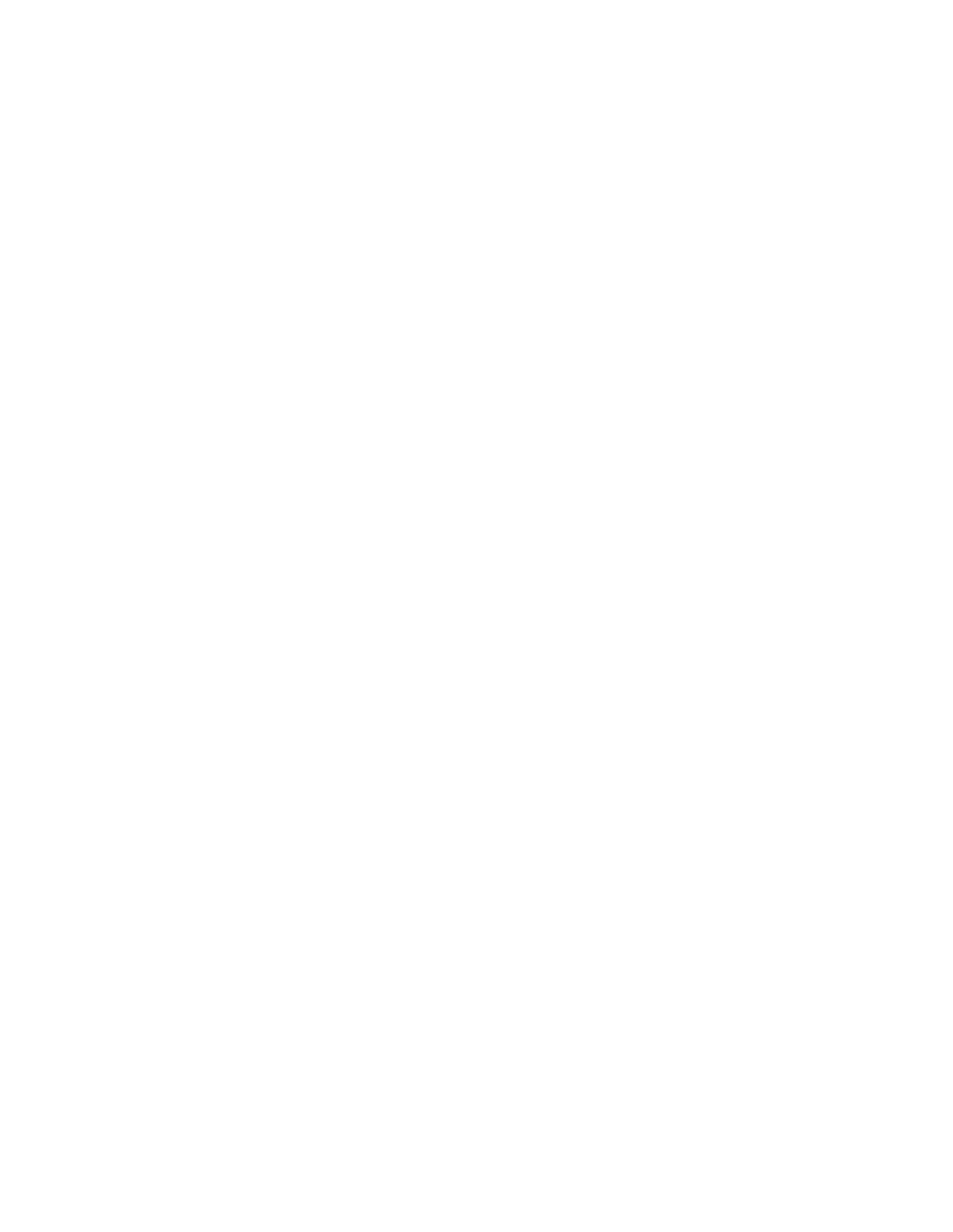## **Opinion** Fundamental Freedom to Choose to Marry

### Virginia is historically slow in extending rights.

**I** n 1967, Virginia was one of 16 states that banned interracial marriage and had criminal penalties for violators.

Mildred Jeter, an African-American woman, and Richard Loving, a white man, were married in 1958, were convicted and banished from living in Virginia for 25 years to avoid serving a one-year prison sentence. On June 12, 1967, the U.S. Supreme Court, in Loving v. Virginia, overturned the convictions of Mildred and Richard Loving, declaring the ban on interracial marriage unconstitutional. Chief Justice Earl Warren wrote the opinion:

"Marriage is one of the 'basic civil rights of man,' fundamental to our very existence and survival. … To deny this fundamental freedom on so unsupportable a basis as the racial classifications embodied in these statutes, classifications so directly subversive of the principle of equality at the heart of the Fourteenth Amendment, is surely to deprive all the State's citizens of liberty without due process of law. The Fourteenth Amendment requires that the freedom of choice to marry not be restricted by invidious racial discriminations. Under our Constitution, the freedom to marry, or not marry, a person of another race resides with the individual, and cannot be infringed by the State."

This week, Gov. Terry McAuliffe celebrated Loving Day, June 12, with a new state historical marker to commemorate the U.S. Supreme Court's decision in the landmark case. The dedication marked the 50<sup>th</sup> anniversary of the 1967 ruling that overturned all state laws restricting interracial marriage. The ceremony was held at the former site of the Virginia Supreme Court of Appeals, where the case was heard before it reached the U.S. Supreme Court. The Lovings' story is told in a movie of the same name.

On Valentine's Day, 2014, Judge Arenda Wright Allen, ruled that Virginia's ban on samesex marriage is unconstitutional. In the opening of her order, Allen quotes Mildred Loving in a statement she made in 2007 on the 40th anniversary of Loving v. Virginia:

"We made a commitment to each other in our love and lives, and now had the legal commitment, called marriage, to match. Isn't that what marriage is? ... Today's young people realize that if someone loves someone they have a right to marry. Surrounded as I am now by wonderful children and grandchildren, not a day goes by that I don't think of Richard and our love, our right to marry, and how much it meant to me to have that freedom to marry the person precious to me, even if others thought he was the 'wrong kind of person' for me to marry. I believe all Americans, no matter their race, no matter their sex, no matter their sexual orientation, should have that same freedom to marry. Government has no business imposing some people's religious beliefs over others. ... I support the freedom to marry for all. That's what Loving, and loving, are all about."

Judge Allen's written decision begins:

"A spirited and controversial debate is underway regarding who may enjoy the right to marry in the United States of America. America has pursued a journey to make and keep our citizens free. This journey has never been easy, and at times has been painful and poignant. The ultimate exercise of our freedom is choice. Our Declaration of Independence recognizes that 'all men' are created equal. Surely this means all of us. While ever-vigilant for the wisdom that can come from the voices of our voting public, our courts have never long tolerated the perpetuation of laws rooted in unlawful prejudice. One of the judiciary's noblest endeavors is to scrutinize laws that emerge from such roots.

"Plaintiffs assert that the restriction on their freedom to choose to marry the person they love infringes on the rights to due process and equal protection guaranteed to them under the Fourteenth Amendment of the United States Constitution. These challenges are well-taken. …

"The Court is compelled to conclude that Virginia's Marriage Laws unconstitutionally deny Virginia's gay and lesbian citizens the fundamental freedom to choose to marry."

*Adapted from an editorial published by Connection Newspapers in February 2014.*

## Fairfax County Celebrates its 275th Anniversary

**By John C. Cook** Supervisor (R-Braddock)

**I** t seems no matter where you go in Fairfax County, you can't go more than a few hundred yards without finding something of historic or cultural significance. Fairfax County is rich in nearly all historic eras — be it colonial, civil war, or 20th century, and played a

significant role in each. As the supervisor for the Braddock District, I want to make sure all of my constituents — and all county residents — take full advantage of this. This year marks the county's 275<sup>th</sup> Anniversary, and on June 17, Fairfax County will hold a commemorative celebration honoring just how far the county has come.

On June 17, from 10 a.m.-4 p.m. in the area surrounding the Historic Fairfax Courthouse located in central Fairfax (4000 Chain Bridge Road), Fairfax County's 275<sup>th</sup> Anniversary Celebration and Historic Fair will take place. The celebration will include historically themed family-friendly activities and demonstrations, live musical performances, and more than 80 historical organizations and attractions showcasing their sites and neighborhoods. The county's Fire and Rescue Department will display antique vehicles, and attendees can enjoy other historical displays covering events such as the Revolutionary War as well as World War I and II. Kids can enjoy a petting zoo and other fun, interactive activities.



As a special treat, the actual Lord and Lady Fairfax will be attending the celebration as our honored guests all the way from England. The Lord and Lady Fairfax will also personally present the annual Lord and Lady Fairfax Awards to their 2017 recipients. The Lord and Lady Fairfax Awards recognize community members for their volunteer work and civic engagement.

Two residents are chosen from each magisterial district by each supervisor.

In addition to this visit from abroad, attendees can enjoy meals from a variety of on-site food trucks, and the event will feature speeches from county officials and guests throughout the day. Parking is available at the Historical Festival on the Safety Complex; Parking Garage B (10550 Page Ave, Fairfax). There is no rain date for this event. This is a rare, and sure to be special, event so please consider taking part in the festivities. For more information about this

#### **School Notes**

*Send school notes to north@connectionnews papers.com by noon on Friday.*

Joseph Gallahan, of Herndon, graduated from Champlain College (Burlington, Vt.) with a degree in computer science & innovation.

Rosa S. Morales, of Reston, graduated from the University of Scranton (Scranton, Pa.). Morales earned a Bachelor of Arts degree in journalism - electronic media.

celebration, and to register for other events observing the county's 275<sup>th</sup> Anniversary Celebration, you can go online to www.fxva.com/ 275/.

I hope you will attend the County's 275<sup>th</sup> Anniversary Celebration this Saturday, and help fill your summer with not only ways to explore the county you call home, but also gather with friends and neighbors for activities that are culturally enriching. You are sure to find something about your county that you didn't know before.

Most importantly, I hope you enjoy a safe and happy summer with all of your friends and neighbors.

#### Write

The Connection welcomes views on any public issue. The deadline for all material is noon Friday. Letters must be signed. Include home address and home and business numbers. Letters are routinely edited for libel, grammar, good taste and factual errors. Send to:

> Letters to the Editor The Connection 1606 King St. Alexandria VA 22314 Call 703-917-6444 By e-mail north@connectionnewspapers.com



www.ConnectionNewspapers.com

*@HerndonConnect*

*An independent, locally owned weekly newspaper delivered to homes and businesses. Published by*

*Local Media Connection LLC*

1606 King Street Alexandria, Virginia 22314

*Free digital edition delivered to your email box. Go to connectionnewspapers.com/subscribe*

NEWS DEPARTMENT: herndon@connectionnewspapers.com

Kemal Kurspahic Editor ❖ 703-778-9414 kemal@connectionnewspapers.com

Fallon Forbush Reporter fforbush@connectionnewspapers.com

> Ryan Dunn Contributing Writer *@rdunnmedia*

Kyle Kincaid Editorial Assistant herndon@connectionnewspapers.com

ADVERTISING: *For advertising information* sales@connectionnewspapers.com 703-778-9431

Debbie Funk Display Advertising/National Sales 703-778-9444 debfunk@connectionnewspapers.com

Andrea Smith Classified Advertising, 703-778-9411 classified@connectionnewspapers.com

David Griffin Marketing Assistant 703-778-9431 dgriffin@connectionnewspapers.com

#### Editor & Publisher Mary Kimm mkimm@connectionnewspapers.com *@MaryKimm*

Executive Vice President Jerry Vernon 703-549-0004

jvernon@connectionnewspapers.com Editor in Chief Steven Mauren Managing Editor

Kemal Kurspahic Art/Design: Laurence Foong, John Heinly,

Ali Khaligh Production Manager: Geovani Flores

#### Special Assistant to the Publisher Jeanne Theismann

jtheismann@connectionnewspapers.com *@TheismannMedia*

CIRCULATION: 703-778-9427 circulation@connectionnewspapers.com



**4** ❖ **Oak Hill/Herndon Connection** ❖ **June 14-20, 2017 www.ConnectionNewspapers.com**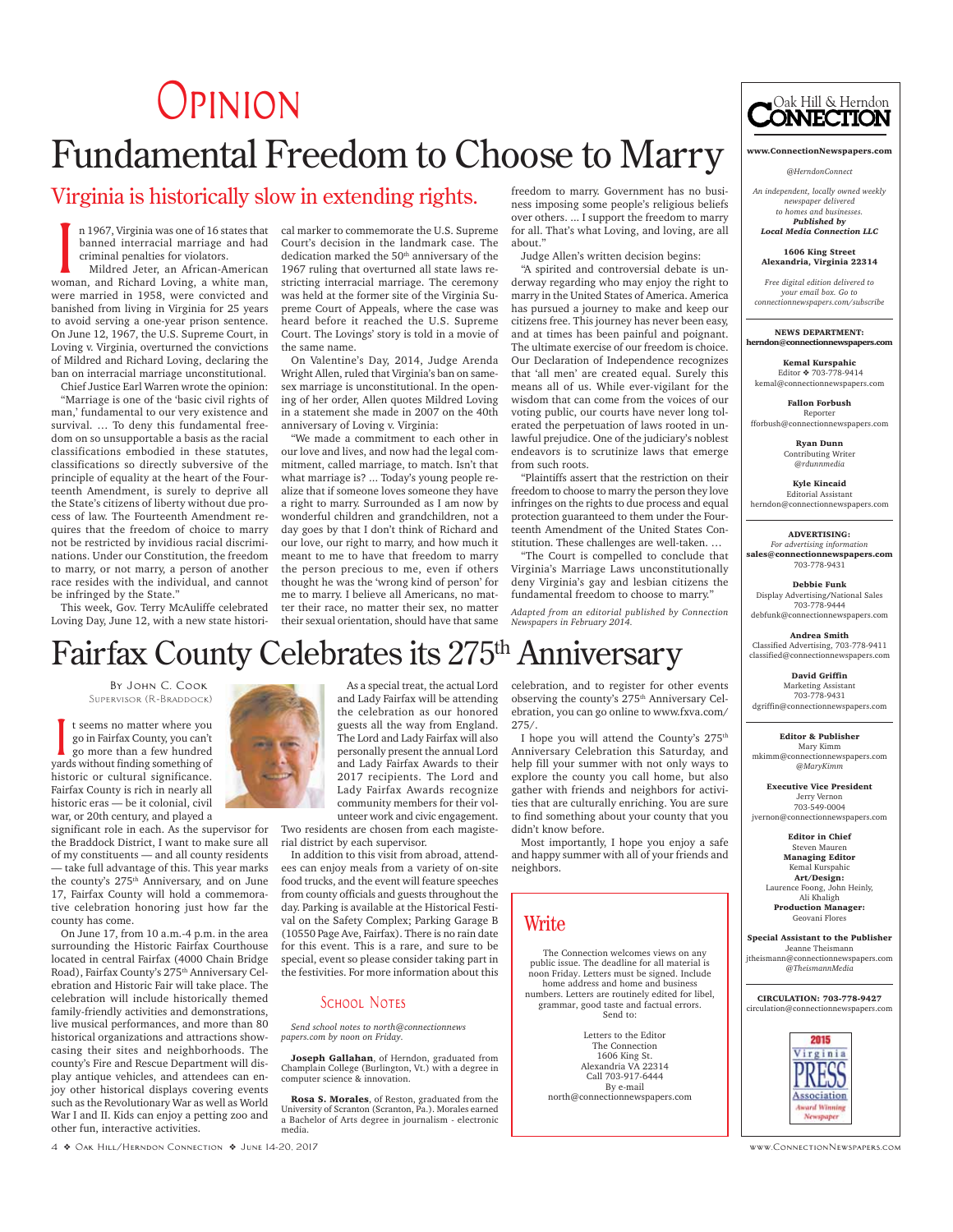# Home LifeStyle Patio Ready for Summer? The latest trends for

#### **By Marilyn Campbell**

he warm days and nights of summer lend themselves to outdoor entertaining. From colorful pillows and cozy throws to textured fabrics and jewel-toned tableware, local designers offer ideas for creating a festive space for an alfresco soiree.

Consider the way an outdoor space will look when it's viewed from inside your home, says Madeline Fairbanks, product development director, Country Casual Teak.

"Choose fabrics that coordinate and accent the colors used indoors to create a seamless transition between the spaces," she said. "Add texture with fabrics, from gauzy sheers to the heaviest brocades, to bring the textures of indoor upholstery outdoors. An added plus is that they help hide dirt and stains.'

The transition from a home's interior to its exterior should be fluid, advises Jim Rill of Rill Architects. "It shouldn't just be an outdoor patio, but an extension of the indoor spaces," he said.

Rill suggests using outdoor walls, fireplaces and trellises to create a sense of scale and comfort. "For instance, stone walls, hedges, pools and ponds help give an out-



Photo by Stacy Zarin Goldberg Todd Martz of Home on Cameron in Alexandria advises using colorful table accessories to set the stage for a festive gathering.

door setting scale and coziness," he said. "Think of the outdoor space as a room and consider how it's organized with furniture and materials like you would an indoor room. Patterns in the patio materials also organize the area."



Photo courtesy of Country Casual Teak Outdoor furniture pieces like these by Country Casual Teak help define the outdoor atmosphere of this Potomac, Md., home.

Outdoor entertaining is often food-centric and for an upbeat outdoor table setting, Todd Martz of Home on Cameron in Old Town Alexandria suggests acrylic table accessories. "Incorporate colorful pitchers, glasses and plates to set the stage for a fes-

"It shouldn't just be an outdoor patio, but an extension of the indoor spaces." **— Jim Rill of Rill Architects**

tive gathering," he said.

Have a few key pieces for hosting, whether you entertain weekly or just once a year, recommends Fairbanks. "Keep a bar cart near an entrance for wheeling refreshments to guests, or an outdoor sideboard near a dining area for easy buffet-style service," she said.

For chilly nights, drape throws on the outdoor seating for guests, advises Martz. "With the popularity of fire pits, add comfortable seating with indoor-outdoor cushions around them to enhance the experience," he said.



Enjoy FREE weekend performances and many more special events all summer long!

Reston Concerts on the Town - 27th Season Saturdays, June 3 through August 26, 7:30 - 10 pm

**Family Fun Entertainment Series** Saturdays, June 17 through August 5, 10 - 10:45 am<br>Reston Town Square Park

**Sunday Art in the Park** with Shenandoah Conservatory Sundays, June 18 through August 13, 7 - 8 pm **Reston Town Square Park** 



#### restontowncenter.com/events

Reston Town Center continues its commitment for community events and free entertainment all year long.

FREE garage parking, 5 pm until 3:30 am, Monday to Friday FREE first hour of garage parking, Monday to Friday **FREE** garage parking every weekend (as always) restontowncenter.com/parking

**RESTONTOWNCENTER.COM 000** 



**www.ConnectionNewspapers.com Oak Hill/Herndon Connection** ❖ **June 14-20, 2017** ❖ **5**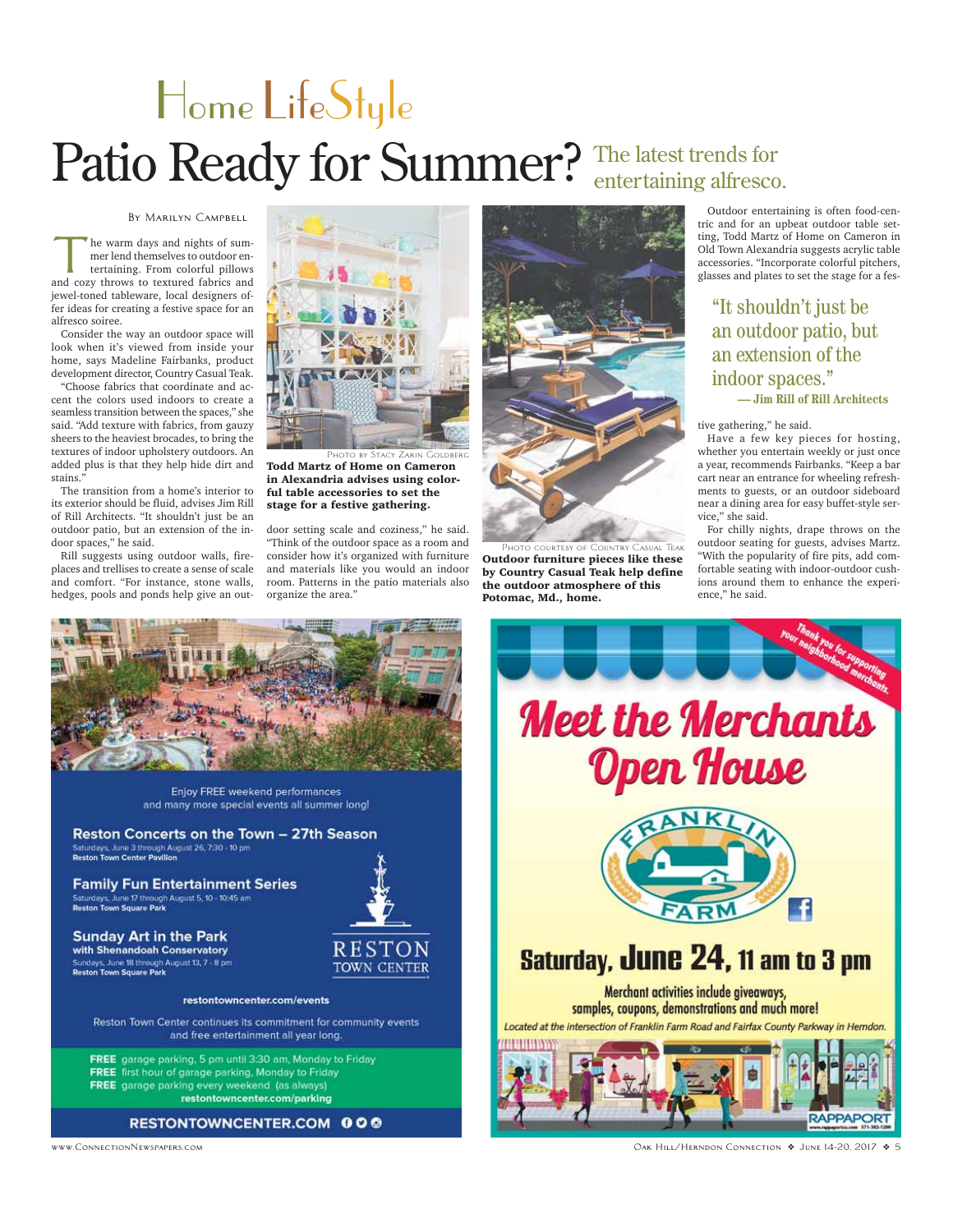

**Entertainment**

*Send entertainment announcements to www.connectionnewspapers.com/Calendar/. The deadline is noon on Friday.*

- June 29 at U. S. Geological Survey, 12201 Sunrise Valley Drive. Exhibit "H. K. Anne Presents The American Landscape," will be on exhibit at the USGS National Center is a public building, parking is available in the entrance. Photo ID is required to
- Lake Anne Exhibit. Through July 2 at the Reston Community Center at Lake Anne, 1609 Washington Plaza N. Exhibit features work by members of the Reston Photographic Society. Visit www.leagueofrestonartists.org/

Free Concerts. Through Aug. 26, 7:30-10 p.m. every Saturday night in the pavilion at Reston Town Center, 11900 Market St. Call 703-912-4062 or visit www.restontowncenter.com/

Tuesdays and Thursdays. Reston Town Center, 11900 Market Street, Reston. For beginners or competitive runners, come out for a fun, low-key run that is safe and social. Call 703-

ArtSpace Herndon Every Monday from 5:30-8:30 p.m. 750 Center Street, Herndon. Drawing and Mixed Media with Melanie Stanley - During Fall and Winter of 2016. Cost: \$45/ class. The class will use a variety of techniques for drawing, painting, mark making, and collage using fine arts tools and materials. Students will be taken down a creative path to brushes more effectively. Register by emailing Melanie, and she will send you the supply list and payment ridingfree2@gmail.com. 703-956-

Morning Storytime. 10:30 a.m. every children. Visit www.scrawlbooks.com

#### FRIDAY-SATURDAY/JUNE 16-17

Conservatory Ballet Performance. 7-9 p.m. at the Reston Community Center, 2310 Colt's Neck Road. The Conservatory Ballet of Reston offers its spring performance, "Le Baiser de la Fee," featuring a world of fairies, flora and fantasy, with cast members performing excerpts from such ballets Midsummer Night's Dream" and

- 11900 Market St., Reston. Greater presents this outdoor food festival featuring two days of samplings from the region's eateries, live music, beer and wine gardens, and much more. purchased on site or in advance at restontaste.com or call 703-707-9045
- Reston Town Park, Reston Town Square Park Corner of Market and Explorer streets. A performance of

selections spanning nearly 400 years from Handle, Debussy, and Sousa, to Leonard Bernstein and Fats Waller. Presented by Reston Community Center and Reston Town Center Association. Free. Visit restoncommunitycenter.com/ for more.

#### THURSDAY/JUNE 22

Improv Comedy Night. 7:30 p.m. at NextStop Theater, 269 Sunset Park Drive, Herndon. "Last Ham Standing," show for all ages. Visit www.nextstoptheatre.org for more.

#### JUNE 24-25

SoccerFest. Various times at Lake Fairfax Park, 1400 Lake Fairfax Drive, Reston. Full weekend of soccer competition. call 703-471-5414.

#### WEDNESDAY/JUNE 28

The Great Zucchini (Comedy/ **Magic)**. 10-11 a.m. at the Visitor Center Pavilion 2739 West Ox Road, Herndon. Wednesday Morning Children's Series. Free. Visit www.fairfaxcounty.gov

#### DEADLINE JUNE 30

Call for Artists. at the US Geological Survey, National Gallery, 12201 Sunrise Valley Drive, Reston. Eligible works are paintings, mixed media, and two-dimensional works suitable for wall hanging (no photography). The exhibit will be on display from July 3-28. Artwork that reflects USGS's environmental mission is encouraged. Enter works here www.leagueofrestonartists.org.

#### SATURDAY/JULY 1

Independence Day Celebration. 10 a.m. at Lake Fairfax Park, 1400 Lake Fairfax Drive, Reston. Water Mine opens 11 a.m.-3 p.m.; boat rentals open 1:30-2:30 p.m.; puppet show 3– 9:15 p.m.; live music 9:15 p.m. (approximately) Fireworks show \$10/car. Food vendors will set up near the park main office. Campgrounds are available for an overnight stay. Reservations recommended, call 703-471-5415.

Deanna Bogart Band Concert. 7:30- 10 p.m. at Reston Town Center, 11900 Market St. A night of dancing to the jump blues of this pianist/ saxophonist/vocalist. Call 703-912- 4062 or visit www.restontowncenter.com/concerts

#### for more.

#### MONDAY/JULY 3

Mr. Knick Knack Performs. 10:30- 11:15 a.m. in the pavilion at the Reston Town Center, Reston Town Center, 11900 Market St. Music for the children, part of musical Mondays program. Call 703-912- 4062 or visit www.restontowncenter.com for more.

#### TUESDAY/JULY 4

- Firecracker 5K. 8-10 a.m. Reston Town Center, Reston Town Center, 11900 Market St. Live music and American flags while rooting for the runners in the "Battle of the Branches" competition. Call 703-912- 4062 or visit www.restontowncenter.com for
- more. Herndon Independence Day Celebration. 6:30-9:30 p.m. in Bready Park at the Herndon Community Center, 814 Ferndale Ave. Family-fun event featuring games, patriotic arts and craft activities, live music, family games, bingo, food, balloon artists and more. Visit herndon-va.gov/recreation/ special-events/4th-of-july.

**6** ❖ **Oak Hill/Herndon Connection** ❖ **June 14-20, 2017 www.ConnectionNewspapers.com**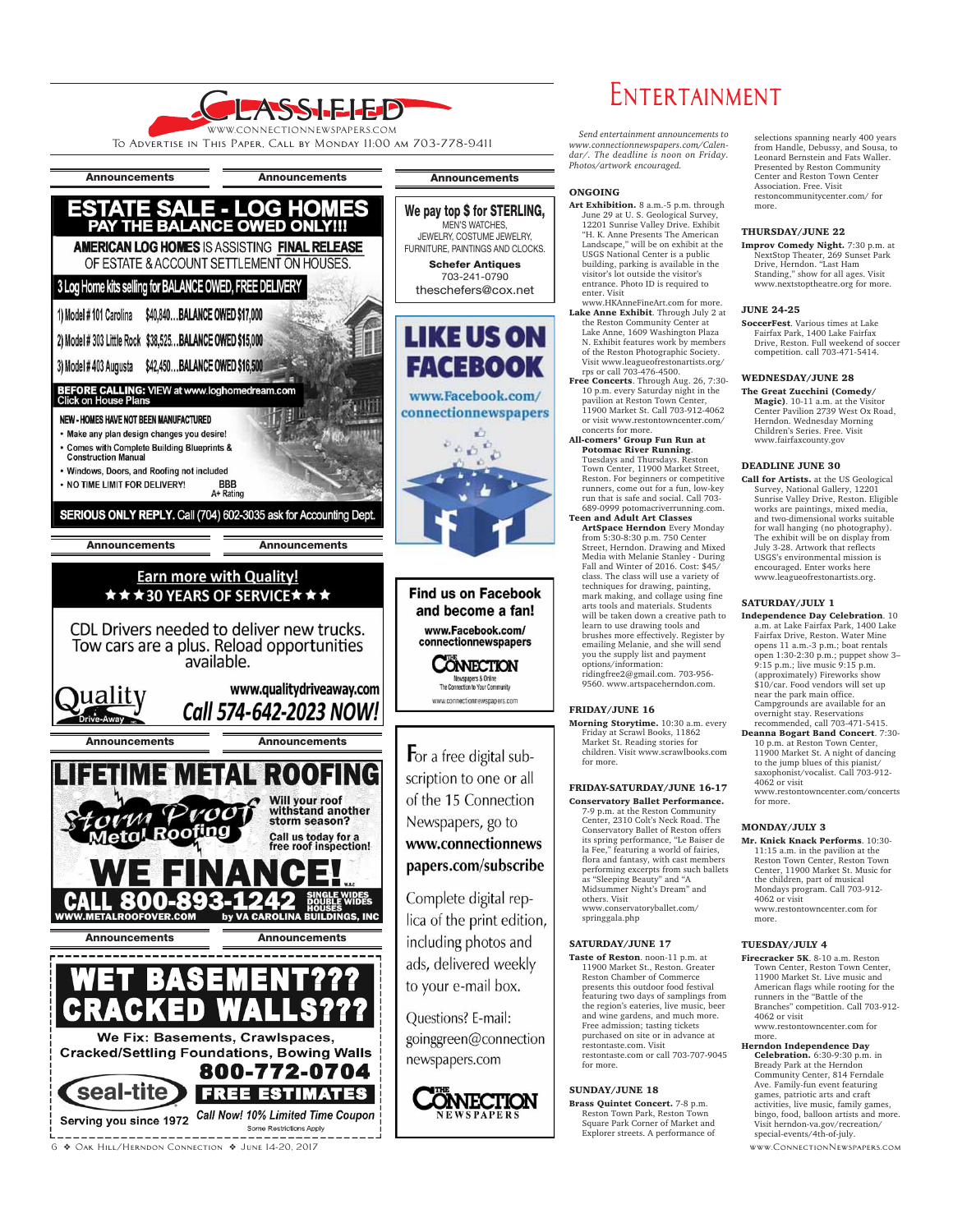## **News**

## Boylan Named President, CEO of Chamber

The Dulles Regional Chamber of Commerce has announced that John Boylan has been hired as its President and CEO, effective June 1, 2017. He is the successor in this position



John Boylan

to Eileen Curtis, who retired after 23 years of service leading the Dulles Chamber. He has a wealth of experience and knowledge both in the private and public arena with a principal focus in the government areas of defense and technology.

He earned a BA from Fairfield University and a MA from California State University as well as a Fellowship at Tuft's Fletcher School of Law and Diplomacy. Boylan retired from the U.S. Air Force after 20 years serving as a KC-135 Navigator, as well as working in Geospacial Intelligence and Political-Military Affairs.

He was an Executive Vice President of National Security Group and Federal Marketing Practice for Cassidy & Associates, one of the Greater Washington area's top lobbying firms. Of late, he has worked as Principal of Bridget Partners developing strategy, marketing and business development for businesses in healthcare, defense, energy and infrastructure. Boylan has also worked at Lockheed Martin in Business Development and as VP of Government Relations with Riverside Research, a \$100 million not-for-profit.

John and his wife Ellen have three adult children, all living in Centreville, since 1993.

For more information, visit DullesChamber.org.

#### **Bulletin Board**

*To have community events listed in the Connection, send to connectionnewspapers.com/ Calendar/ by noon on Friday.*

#### WEDNESDAY/JUNE 14

Diversion First Event. 7:30 p.m. at Reston Community Center at Lake Anne, 1609-A, Washington Plaza, Reston. League of Women Voters (LWV) – Reston invites members and the public to a presentation of the County's new collaborative "Diversion First" program by Fairfax County Braddock District Supervisor John Cook, Chairman of the BOS Public Safety Committee, and panel members from the Police Department, Office of the Sheriff, and Fairfax-Falls Church Community Services Board. Free, open to all. For more information about Diversion First, visit www.fairfaxcounty.gov/diversionfirst/. For more information about the event, visit www.lwvfairfax.org or call 202-263-1311.

#### ONGOING

Sunrise at Reston Town Center offers a monthly Caregiver Support Group on the fourth Wednesday of the month, 6:30-8 p.m. Monthly support group offers a safe place for family caregivers, to meet and develop a mutual support system and to exchange practical information and possible solutions. Learn about resources available in the community and how to manage caregiver related stress. Call 703- 956- 8930 or email Reston.ED@sunriseseniorliving.com to RSVP.





#### **By KENNETH B. LOURIE**

Since I have some alone-time; just me and the cats, I thought I'd try to write my next column a few weeks ahead and take a bit of the time-sensitive deadline pressure off. Not that meeting my weekly commitment has been too much of a problem over the years (nearly 20 in fact), still, I thought I'd put pen to paper, literally, and see what comes out.

So far what has come out is that I'm having creative difficulty writing something that's to be published two weeks hence. It seems/feels that writing in the present about something to be published in the future is awkward, sort of. It's somewhere between wishful thinking and a prediction. Neither of which is characteristic of who I am or how I think. I guess my writing nature is that I like to react to reality and then address it in print, rather than anticipate it and then respond to it. Typically I prefer to be current in my thinking and honest in my prose. Apparently, I have nothing else to share so trying to explain that void is the semi point of this column.

And I suppose, without being too self-indulgent, that if a stage IV cancer patient — yours truly, who shares everything with you regular readers; highs, lows and in-betweens, has nothing of particular interest to share, perhaps it's because I'm experiencing a comparatively easy fortnight between 24-hour urine collection, pre-chemotherapy lab work, every-five-week infusions, and quarterly scans followed by my quarterly face-to-face appointment with my oncologist, so I have minimal cancer-related business to preoccupy my life. It's almost as if I'm unencumbered by my underlying problem: non-small cell lung cancer. And I have to admit, it's a heck of a feeling to not have my conscious and unconscious minding my business and reminding me that I have an incurable form of cancer. Which of course I never need reminding of; as opposed to ending a sentence with a preposition which obviously I do need to be reminded of.

Getting back to the substance — if you can even call it that, of this column: my difficulty writing weeks ahead of publication. What's puzzling about this difficulty is how uncharacteristic of my personality it is. I am not spontaneous. I rarely do anything spur of the moment other than getting off the couch, changing the channel on the television, switching radio stations in the car, deciding what to wear, eat-

ing/drinking/going to the bathroom and/or miscellaneous other household-type duties and responsibilities. Yet the problem I'm experiencing now — related to my June 14 column, is that since I'm not being spontaneous, I'm unable to create?

How can that be a problem? That's who I am all the time. I do everything in advance of consequence, that is. Maybe I'm making too much out of nothing? (Oh, really.) Maybe I'm simply stuck in my head and need to get out of my own way. Not that I make mountains out of mole hills but sometimes, and I've told by my oncologist that I can blame my having cancer for everything, I might not think so clearly and get bogged down emotionally. Ergo, I will lay the blame for this column and it's lack of substance, on having "terminal" cancer.

Cancer doesn't work in mysterious ways (well, perhaps it does to researchers), it works in destructive ways: physically, mentally and spiritually. Logical becomes illogical — and vice versa; rational becomes irrational — and vice versa; and manageable becomes unmanageable — and vice versa. For cancer patients/survivors, expecting that one's life will go merrily along is totally unrealistic. Expecting the unexpected is the path of least resistance.

*Kenny Lourie is an Advertising Representative for The Potomac Almanac & The Connection Newspapers.* This week's column/dilemma is simply another example/reminder of how cancer intrudes and deludes and affects those of us who naively thought we would be uneffected.

**www.ConnectionNewspapers.com Oak Hill/Herndon Connection** ❖ **June 14-20, 2017** ❖ **7**